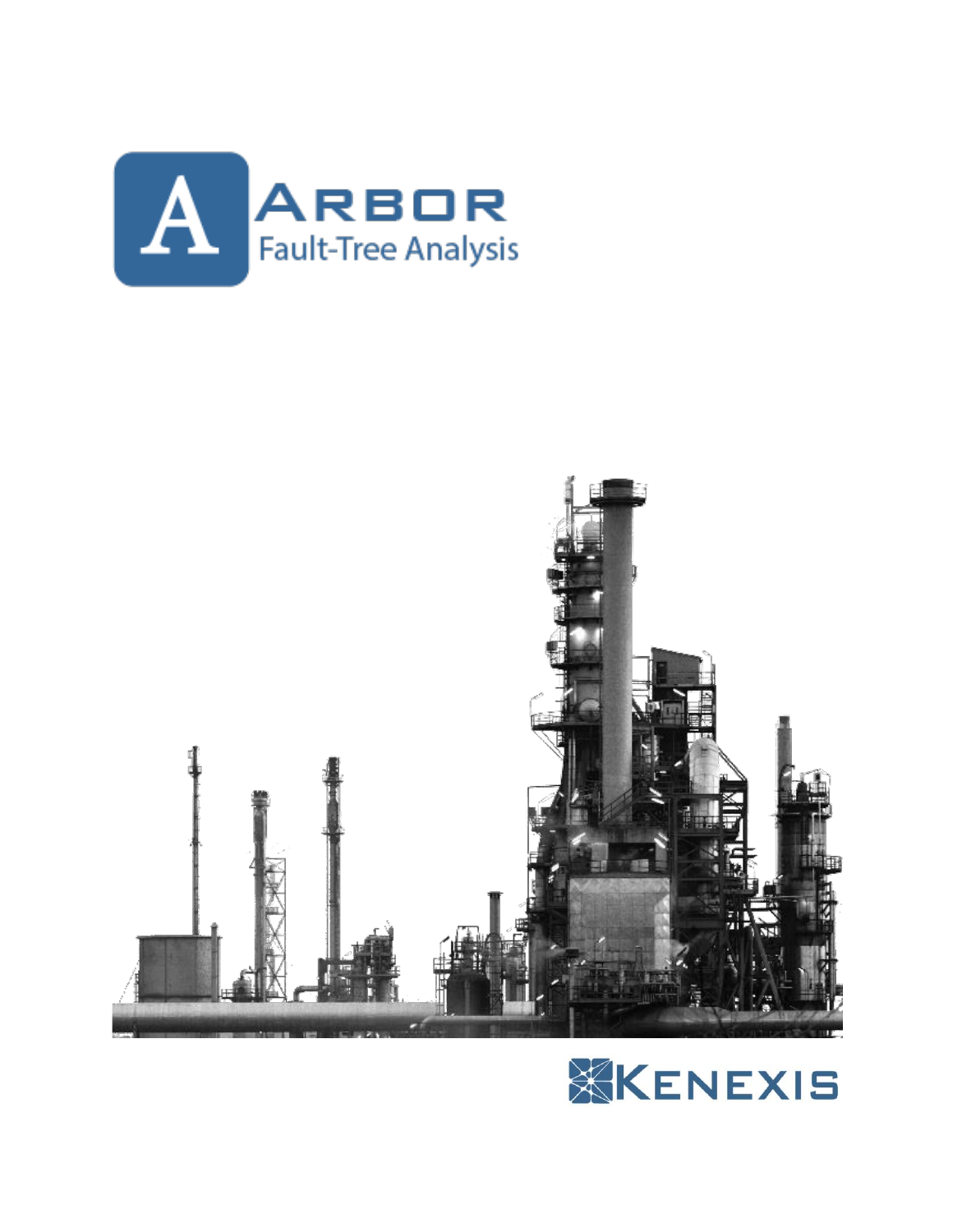Fault-tree analysis software provides users with an environment for developing complex system reliability models through an inexpensive and easy to use interface taking the pain out of building and managing fault-tree models and integrating with our SIS Lifecycle Management software and SIL Verification.

- Inexpensive and easy to use
- Integrated with SIL Verification
- Integrated with SIS Lifecycle Management software
- Integrated with failure rate data
- Robust minimum cut set analysis reporting

## Robust Minimum Cut Set Reporting

Allows users to quickly identify vulnerabilities in the system design by viewing details of the minimum cut set analysis through a clear and interactive interface. Provides valuable statistical analysis of the system highlighting the details of most significant combinations of events which could result in system failure which streamlines the process of sensitivity analysis and evaluation of alternative designs.



## Utilization of the Kenexis Failure Rate Database

Kenexis builds and maintains an extensive database of failure rate data for instrumentation and controls equipment. A License to Arbor comes with full access to this database at no additional cost. Data can quickly be gotten, processed and applied in fault tree analysis within a matter a few simple mouse clicks, eliminating the timeconsuming task of developing failure rate models for your fault trees. Our engineers use this data every day to perform a variety of process safety studies so you can be sure that the data have been well vetted and is always current.

## Integration with Vertigo

Arbor extends the functionality of the Kenexis Vertigo™ SIS Lifecycle Management software by providing an environment to perform complex SIL Verification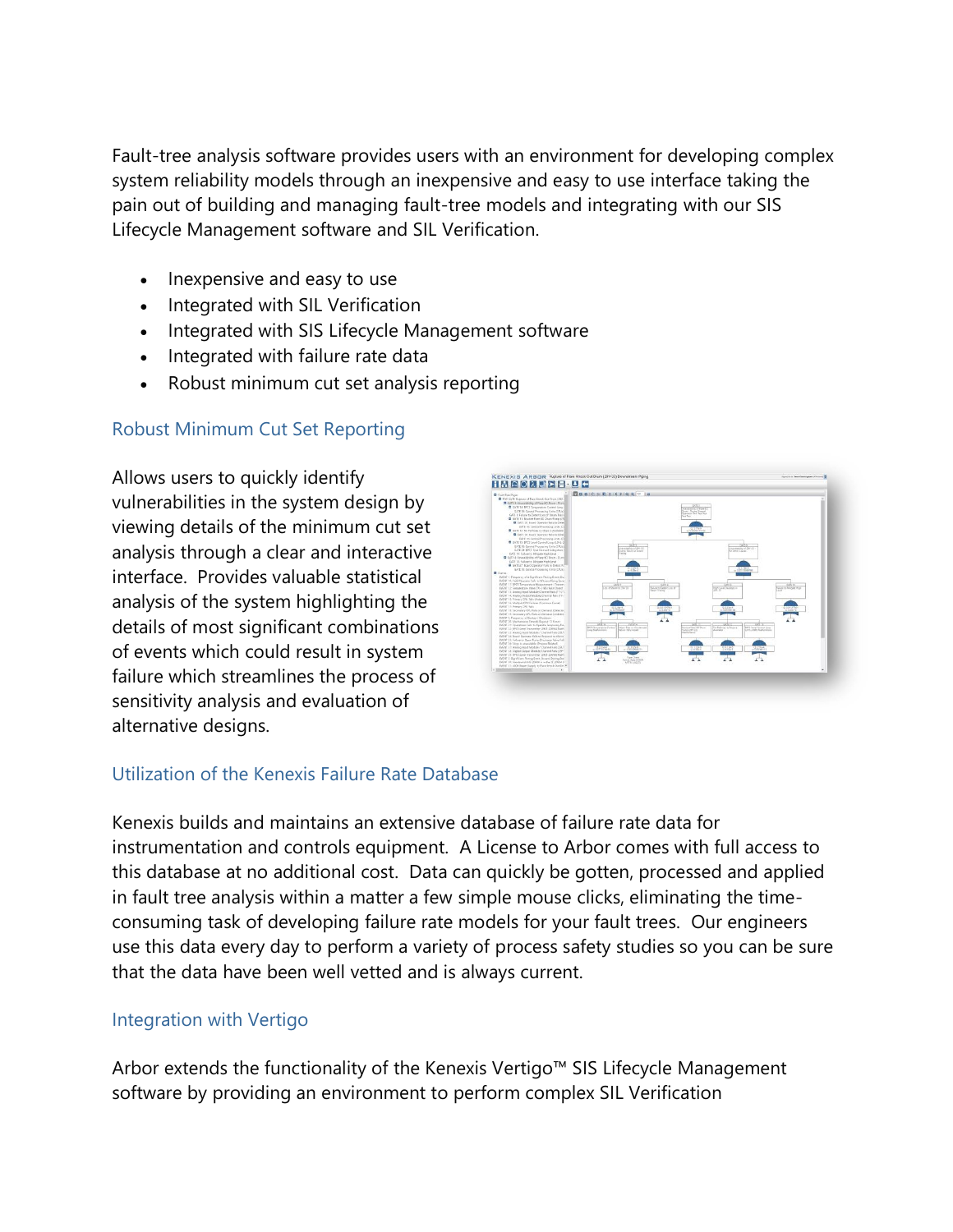calculations. By default, Vertigo will perform SIL Verification Calculations in conformance with the recommended practice of *ISA TR84.00.02 Safety Instrumented Functions (SIF) – Safety Integrity Level (SIL Evaluation Techniques Part 2: Determining the SIL of a SIF via Simplified Equations).* For complex systems, this recommended practice is not sufficient. Integration of the Arbor Fault Tree Analysis application allows you an SIS designer to quickly and easily verify system designs regardless of the complexity of the system failure modes. Fault Tree Analysis results from Arbor are easily linked to Safety Instrumented Functions in Vertigo for reporting purposes.

## Comprehensive Software Environment

Arbor - Fault Tree Analysis Software is part of the integrated-online engineering software from Kenexis. Our secure cloud-based model is accessed by any licensed user on any computer or tablet through a standard browser. The unique architecture ensures that your software is always available and up to date with the latest performance metrics and resource databases. Our solution makes it easy for a licensed user to share project information with others including contracts, EPCs, and to leverage Kenexis process safety engineers for project assistance, outsourcing, and verification and certification of your analyses.

- Compatibility with most browsers in most operating systems
- Extensive standard and custom equipment databases
- Detailed technical documentation and help
- Dedicated help desk and support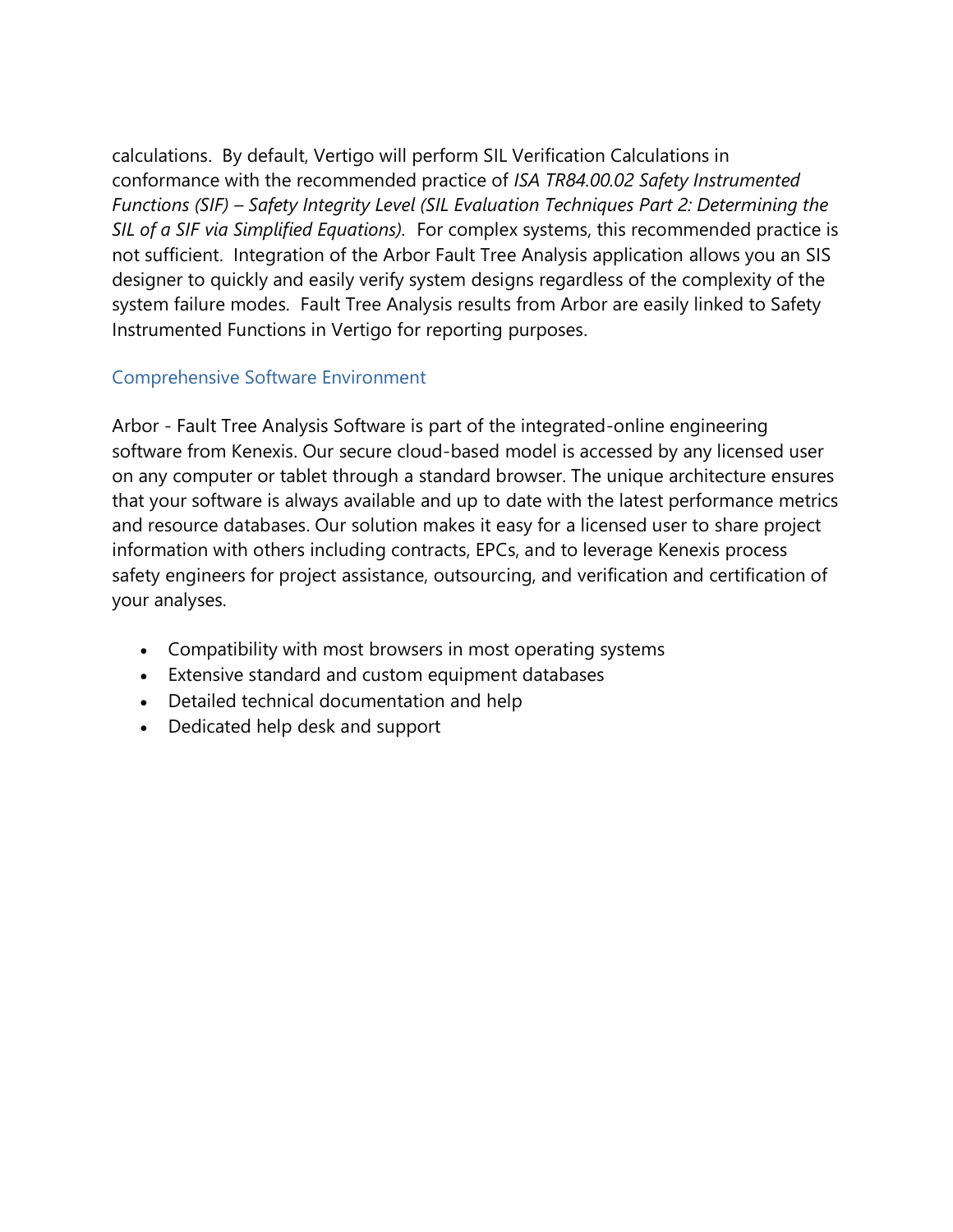• Reports and graphical results output and export

|                                                    | KENEXIS ARBOR Rupture of Flare Knock Out Drum (29V-33) Downstream Piping            |                                                                                                    |                                         |                        | Signed in as Sean Cunningham of Kenexis <sup>1</sup> |
|----------------------------------------------------|-------------------------------------------------------------------------------------|----------------------------------------------------------------------------------------------------|-----------------------------------------|------------------------|------------------------------------------------------|
| <b>i A A O A Q O <del>E</del> · U <del>C</del></b> |                                                                                     |                                                                                                    |                                         |                        |                                                      |
| Select Gate TOP GATE                               | <b>Gate Unavailability NaN</b>                                                      |                                                                                                    |                                         | Gate Frequency 6.46E-6 |                                                      |
| Cut Set                                            | Number of Events                                                                    | <b>Unavailability Contribution</b>                                                                 | <b>Frequency Contribution</b>           | Unavailability         | Frequency                                            |
| Cut Set 1                                          | 5                                                                                   | NaN                                                                                                | 68.15%                                  | $0.00E + 0$            | 4.40E-6                                              |
| <b>Event Title</b>                                 | <b>Event Description</b>                                                            |                                                                                                    | <b>Event Model</b>                      |                        |                                                      |
| EVENT 3                                            | Significant Flaring Event Occurs (During Startup / Shutdown)                        |                                                                                                    |                                         | $1.00E + 0$            | $0.00E + 0$                                          |
| EVENT 36                                           | Board Operator Fails to Respond to Alarm from LT-2069A (during<br>Startup/Shutdown) |                                                                                                    | FAIL TO RESPONSE TO ALARM -> 60 MINUTES | 4.40E-2                | $0.00E + 0$                                          |
| EVENT 9                                            | Operator Fails to Check Sight Glass                                                 |                                                                                                    | OMIT STEP FROM SCH. TASK W/O CHECKOFF   | $1.00E - 2$            | $0.00E + 0.$                                         |
| EVENT 35                                           |                                                                                     | Operator Failure to Follow Flare Drum Management Procedure<br>FAILURE TO CARRY OUT PLANT POLICY    |                                         | 1.00E-2                | $0.00E + 0$                                          |
| EVENT <sub>2</sub>                                 | Frequency of Startup / Shutdown                                                     | FREQUENCY OF STARTUP / SHUTDOWN                                                                    |                                         | $0.00E + 0.$           | $1.00E + 0$                                          |
| Cut Set 2                                          | 5                                                                                   | NaN                                                                                                | 6.82%                                   | $0.00E + 0$            | 4.40E-7                                              |
| <b>Event Title</b>                                 | <b>Event Description</b>                                                            |                                                                                                    | Event Model                             |                        |                                                      |
| EVENT 3                                            | Significant Flaring Event Occurs (During Startup / Shutdown)                        |                                                                                                    |                                         | $1.00E + 0$            | $0.00E + 0$                                          |
| EVENT 36                                           | Board Operator Fails to Respond to Alarm from LT-2069A (during<br>Startup/Shutdown) |                                                                                                    | FAIL TO RESPONSE TO ALARM -> 60 MINUTES | 4.40E-2                | $0.00E + 0$                                          |
| EVENT 35                                           |                                                                                     | Operator Failure to Follow Flare Drum Management Procedure<br>FAILURE TO CARRY OUT PLANT POLICY    |                                         | 1.00E-2                | $0.00E + 0$                                          |
| EVENT 10                                           |                                                                                     | Field Operator Fails to Witness Rising Level in 29V-33 Sight Glass<br>FAIL TO CHECK ANOLOG READING |                                         | 1.00E-3                | $0.00E + 0$                                          |
| EVENT <sub>2</sub>                                 | Frequency of Startup / Shutdown                                                     | FREQUENCY OF STARTUP / SHUTDOWN                                                                    |                                         | $0.00E*0$              | $1.00E + 0$                                          |
| Cut Set 3                                          | S.                                                                                  | NaN                                                                                                | 6.82%                                   | $0.00E + 0$            | 4.40E-7                                              |
| <b>Event Title</b>                                 | <b>Event Description</b>                                                            |                                                                                                    | <b>Event Model</b>                      |                        |                                                      |
| EVENT 3                                            | Significant Flaring Event Occurs (During Startup / Shutdown)                        |                                                                                                    |                                         | $1.00E + D$            | $0.00E + 0$                                          |
| EVENT 36                                           | Board Operator Fails to Respond to Alarm from LT-2069A (during<br>Startup/Shutdown) |                                                                                                    | FAIL TO RESPONSE TO ALARM -> 60 MINUTES | 4.40E-2                | $0.00E + 0$                                          |
| EVENT 35                                           | Operator Failure to Follow Flare Drum Management Procedure                          |                                                                                                    | FAILURE TO CARRY OUT PLANT POLICY       | 1.00E-2                | $0.00E + 0.$                                         |
| EVENT 8                                            | Operator Fails to Perform Rounds                                                    |                                                                                                    | FAILURE TO PERFORM SCHEDULED TASK       | 1.00E-3                | $0.00E + 0$                                          |
| EVENT <sub>2</sub>                                 | Frequency of Startup / Shutdown                                                     | FREQUENCY OF STARTUP / SHUTDOWN                                                                    |                                         | $0.00E + 0$            | $1.00E + 0.$                                         |
| Cut Set 4                                          | $\Delta$                                                                            | NaN                                                                                                | 5.18%                                   | $0.00E + 0$            | 3.35E-7                                              |
| Cut Set 5                                          | 3                                                                                   | NaN                                                                                                | 4.81%                                   | $0.00E + 0$            | 3.11E-7                                              |